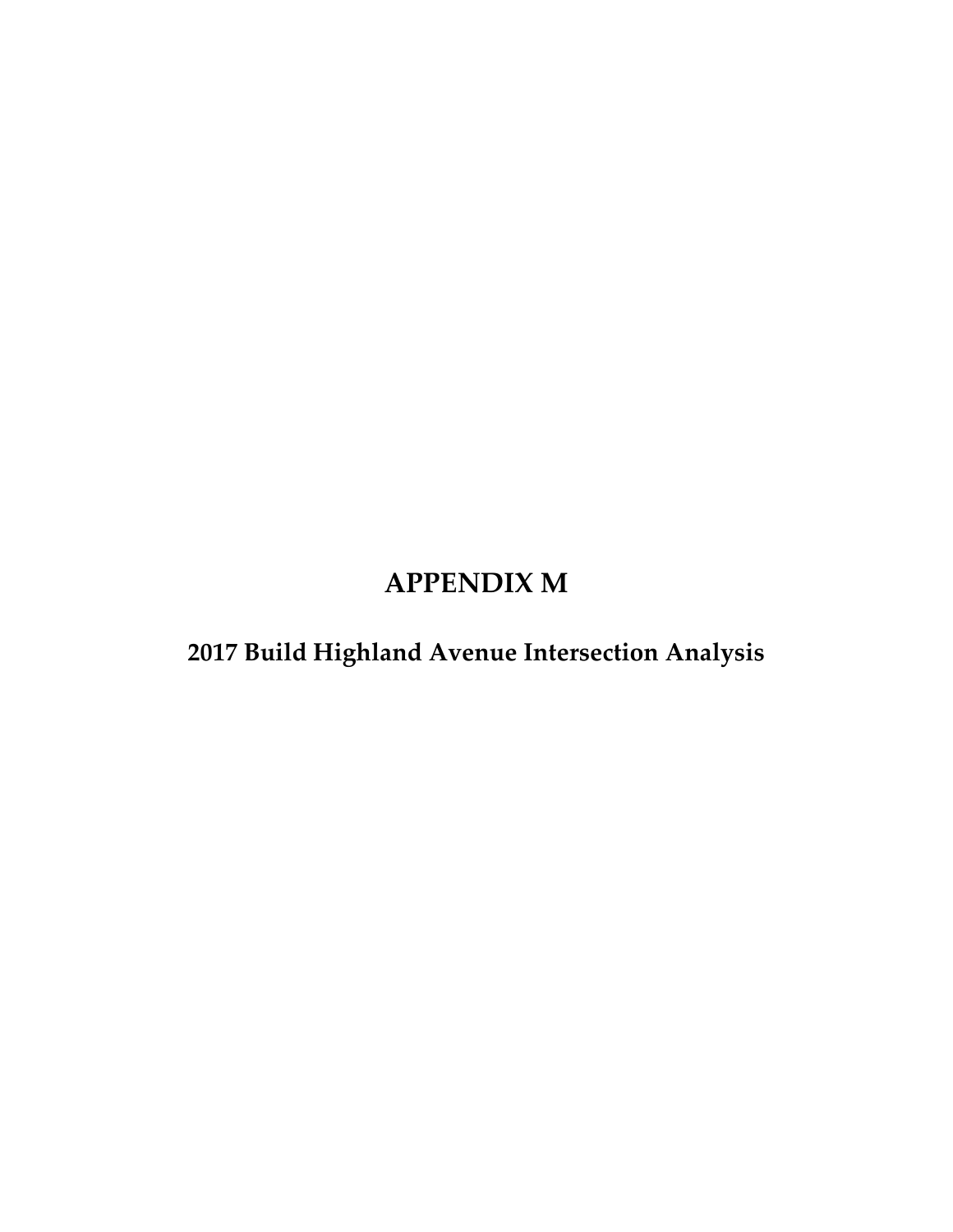## Route 128 Add-A-Lane <br>1: Highland Ave & 2nd Avenue AM 2017 Build<br>1: Highland Ave & 2nd Avenue 1: Highland Ave & 2nd Avenue

|                         | ۸              |                |             |                |                           |            |            |                         |                         |                         |                         |                |
|-------------------------|----------------|----------------|-------------|----------------|---------------------------|------------|------------|-------------------------|-------------------------|-------------------------|-------------------------|----------------|
| Lane Group              | EBL            | <b>EBT</b>     | <b>EBR</b>  | <b>WBL</b>     | <b>WBT</b>                | <b>WBR</b> | <b>NBL</b> | <b>NBT</b>              | <b>NBR</b>              | <b>SBL</b>              | <b>SBT</b>              | <b>SBR</b>     |
| Lane Configurations     |                | 41             |             | ۲              | ተኈ                        |            | ۲          | 4                       | ۴                       |                         | 4                       | ۴              |
| Volume (vph)            | 41             | 905            | 396         | 448            | 575                       | 158        | 377        | 10                      | 253                     | 71                      | 39                      | $\mathbf 0$    |
| Ideal Flow (vphpl)      | 1900           | 1900           | 1900        | 1900           | 1900                      | 1900       | 1900       | 1900                    | 1900                    | 1900                    | 1900                    | 1900           |
| Lane Util. Factor       | 0.95           | 0.95           | 0.95        | 1.00           | 0.95                      | 0.95       | 0.95       | 0.95                    | 1.00                    | 1.00                    | 1.00                    | 1.00           |
| Frt                     |                | 0.956          |             |                | 0.968                     |            |            |                         | 0.850                   |                         |                         |                |
| <b>Flt Protected</b>    |                | 0.998          |             | 0.950          |                           |            | 0.950      | 0.955                   |                         |                         | 0.969                   |                |
| Satd. Flow (prot)       | 0              | 3377           | 0           | 1770           | 3426                      | 0          | 1681       | 1690                    | 1583                    | 0                       | 1805                    | 1863           |
| <b>Flt Permitted</b>    |                | 0.891          |             | 0.062          |                           |            | 0.950      | 0.955                   |                         |                         | 0.969                   |                |
| Satd. Flow (perm)       | 0              | 3015           | 0           | 115            | 3426                      | 0          | 1681       | 1690                    | 1583                    | 0                       | 1805                    | 1863           |
| Right Turn on Red       |                |                | Yes         |                |                           | Yes        |            |                         | Yes                     |                         |                         | Yes            |
| Satd. Flow (RTOR)       |                | 65             |             |                | 60                        |            |            |                         | 275                     |                         |                         |                |
| Link Speed (mph)        |                | 30             |             |                | 30                        |            |            | 30                      |                         |                         | 30                      |                |
| Link Distance (ft)      |                | 767            |             |                | 913                       |            |            | 427                     |                         |                         | 522                     |                |
| Travel Time (s)         |                | 17.4           |             |                | 20.8                      |            |            | 9.7                     |                         |                         | 11.9                    |                |
| Peak Hour Factor        | 0.92           | 0.92           | 0.92        | 0.92           | 0.92                      | 0.92       | 0.92       | 0.92                    | 0.92                    | 0.92                    | 0.92                    | 0.92           |
| Adj. Flow (vph)         | 45             | 984            | 430         | 487            | 625                       | 172        | 410        | 11                      | 275                     | 77                      | 42                      | $\mathbf 0$    |
| Shared Lane Traffic (%) |                |                |             |                |                           |            | 49%        |                         |                         |                         |                         |                |
| Lane Group Flow (vph)   | $\mathbf 0$    | 1459           | $\mathbf 0$ | 487            | 797                       | $\pmb{0}$  | 209        | 212                     | 275                     | $\pmb{0}$               | 119                     | $\mathbf 0$    |
| Turn Type               | Perm           |                |             | pm+pt          |                           |            | custom     |                         | Perm                    | custom                  |                         | Perm           |
| <b>Protected Phases</b> |                | $6\phantom{1}$ |             | 5              | $\overline{c}$            |            | 8          | 8                       |                         | $\overline{\mathbf{4}}$ | $\overline{4}$          |                |
| <b>Permitted Phases</b> | 6              |                |             | $\overline{c}$ |                           |            | 8          |                         | 8                       | 4                       |                         | 4              |
| <b>Detector Phase</b>   | 6              | $6\phantom{a}$ |             | 5              | $\overline{2}$            |            | 8          | 8                       | $\boldsymbol{8}$        | $\overline{\mathbf{4}}$ | $\overline{\mathbf{4}}$ | $\overline{4}$ |
| Switch Phase            |                |                |             |                |                           |            |            |                         |                         |                         |                         |                |
| Minimum Initial (s)     | 4.0            | 4.0            |             | 3.0            | 4.0                       |            | 4.0        | 4.0                     | 4.0                     | 4.0                     | 4.0                     | 4.0            |
| Minimum Split (s)       | 61.0           | 61.0           |             | 8.0            | 21.0                      |            | 12.0       | 12.0                    | 12.0                    | 8.0                     | 8.0                     | 8.0            |
| Total Split (s)         | 64.0           | 64.0           | 0.0         | 28.0           | 92.0                      | 0.0        | 26.0       | 26.0                    | 26.0                    | 12.0                    | 12.0                    | 12.0           |
| Total Split (%)         | 49.2%          | 49.2%          | 0.0%        | 21.5%          | 70.8%                     | 0.0%       | 20.0%      | 20.0%                   | 20.0%                   | 9.2%                    | 9.2%                    | 9.2%           |
| Maximum Green (s)       | 59.0           | 59.0           |             | 23.0           | 87.0                      |            | 21.0       | 21.0                    | 21.0                    | 8.0                     | 8.0                     | 8.0            |
| Yellow Time (s)         | 4.0            | 4.0            |             | 4.0            | 4.0                       |            | 4.0        | 4.0                     | 4.0                     | 3.0                     | 3.0                     | 3.0            |
| All-Red Time (s)        | 1.0            | 1.0            |             | 1.0            | 1.0                       |            | 1.0        | 1.0                     | 1.0                     | 1.0                     | 1.0                     | 1.0            |
| Lost Time Adjust (s)    | $-1.0$         | $-1.0$         | 0.0         | $-1.0$         | $-1.0$                    | 0.0        | $-1.0$     | $-1.0$                  | 0.0                     | 0.0                     | 0.0                     | 0.0            |
| Total Lost Time (s)     | 4.0            | 4.0            | 4.0         | 4.0            | 4.0                       | 4.0        | 4.0        | 4.0                     | 5.0                     | 4.0                     | 4.0                     | 4.0            |
| Lead/Lag                | Lag            | Lag            |             | Lead           |                           |            |            |                         |                         |                         |                         |                |
| Lead-Lag Optimize?      | Yes            | Yes            |             | Yes            |                           |            |            |                         |                         |                         |                         |                |
| Vehicle Extension (s)   | 3.0            | 3.0            |             | 3.0            | 3.0                       |            | 3.0        | 3.0                     | 3.0                     | 3.0                     | 3.0                     | 3.0            |
| <b>Recall Mode</b>      | C-Min          | C-Min          |             | None           | C-Min                     |            | None       | None                    | None                    | None                    | None                    | None           |
| Walk Time (s)           | 6.0            | 6.0            |             |                |                           |            | 6.0        | 6.0                     | 6.0                     |                         |                         |                |
| Flash Dont Walk (s)     | 24.0           | 24.0           |             |                |                           |            | 14.0       | 14.0                    | 14.0                    |                         |                         |                |
| Pedestrian Calls (#/hr) | $\overline{4}$ | 4              |             |                |                           |            | 4          | $\overline{\mathbf{4}}$ | $\overline{\mathbf{4}}$ |                         |                         |                |
| Act Effct Green (s)     |                | 60.0           |             | 89.7           | 89.7                      |            | 20.3       | 20.3                    | 19.3                    |                         | 8.0                     |                |
| Actuated g/C Ratio      |                | 0.46           |             | 0.69           | 0.69                      |            | 0.16       | 0.16                    | 0.15                    |                         | 0.06                    |                |
| v/c Ratio               |                | 1.02           |             | 1.20           | 0.33                      |            | 0.80       | 0.80                    | 0.59                    |                         | 1.07                    |                |
| <b>Control Delay</b>    |                | 63.0           |             | 146.9          | 8.0                       |            | 74.8       | 75.2                    | 11.0                    |                         | 162.5                   |                |
| Queue Delay             |                | 0.0            |             | 0.0            | 0.0                       |            | 0.0        | 0.0                     | 0.0                     |                         | 0.0                     |                |
| <b>Total Delay</b>      |                | 63.0           |             | 146.9          | 8.0                       |            | 74.8       | 75.2                    | 11.0                    |                         | 162.5                   |                |
| <b>LOS</b>              |                | E              |             | F              | $\boldsymbol{\mathsf{A}}$ |            | E          | E                       | $\sf B$                 |                         | F                       |                |
| Approach Delay          |                | 63.0           |             |                | 60.7                      |            |            | 49.7                    |                         |                         | 162.5                   |                |
| Approach LOS            |                | E              |             |                | E                         |            |            | D                       |                         |                         | F                       |                |
| Queue Length 50th (ft)  |                | $-671$         |             | $-469$         | 124                       |            | 177        | 181                     | $\pmb{0}$               |                         | ~111                    |                |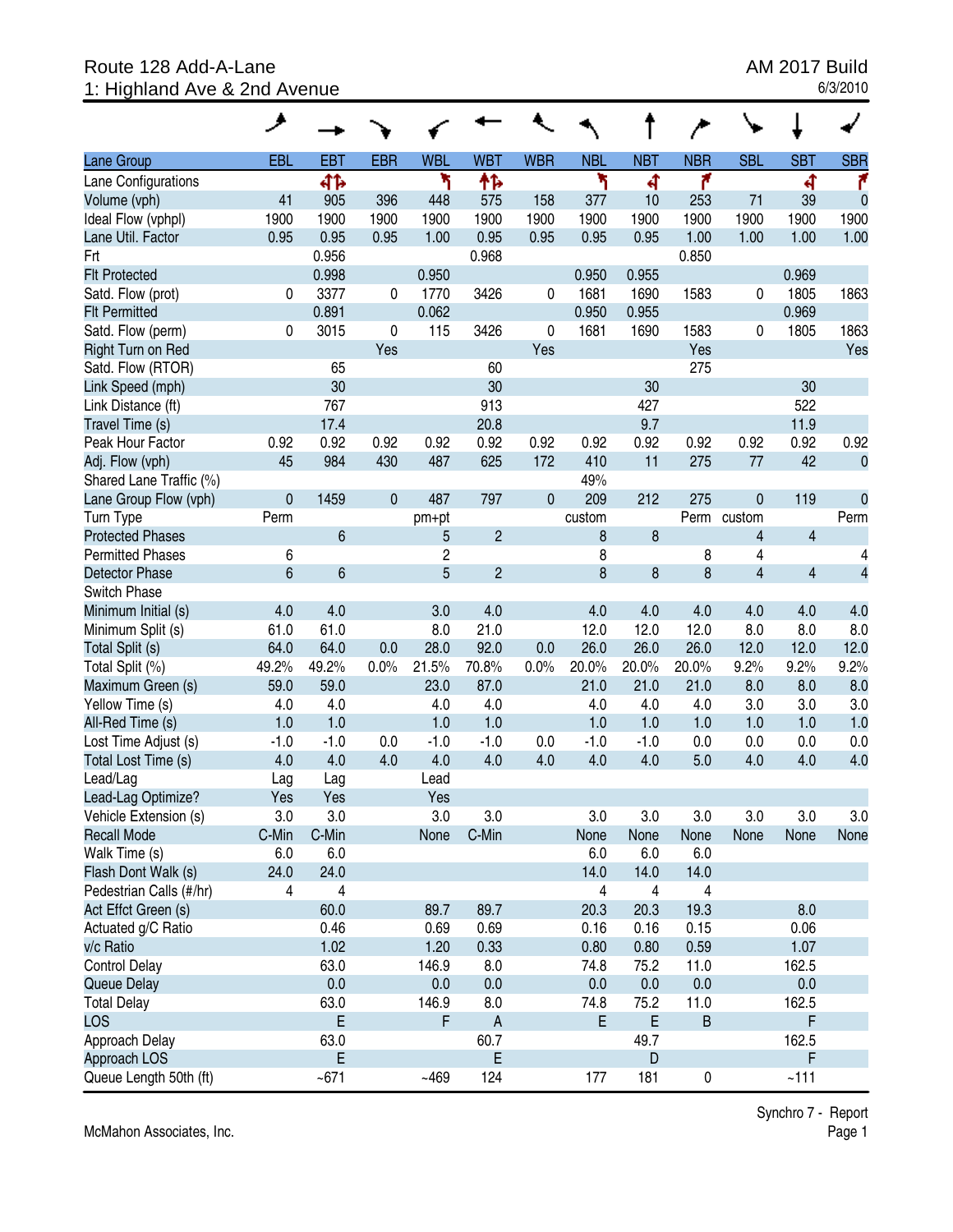## Route 128 Add-A-Lane <br>1: Highland Ave & 2nd Avenue AM 2017 Build<br>1: Highland Ave & 2nd Avenue 1: Highland Ave & 2nd Avenue

| Lane Group                                                                        | <b>EBL</b>                   | <b>EBT</b>     | <b>EBR</b> | <b>WBL</b>   | <b>WBT</b>          | <b>WBR</b>                    | <b>NBL</b>     | <b>NBT</b>   | <b>NBR</b>   | <b>SBL</b> | <b>SBT</b>   | <b>SBR</b> |
|-----------------------------------------------------------------------------------|------------------------------|----------------|------------|--------------|---------------------|-------------------------------|----------------|--------------|--------------|------------|--------------|------------|
| Queue Length 95th (ft)                                                            |                              | #813           |            | #688         | 156                 |                               | #292           | #296         | 81           |            | #239         |            |
| Internal Link Dist (ft)                                                           |                              | 687            |            |              | 833                 |                               |                | 347          |              |            | 442          |            |
| Turn Bay Length (ft)                                                              |                              |                |            |              |                     |                               |                |              |              |            |              |            |
| Base Capacity (vph)                                                               |                              | 1427           |            | 407          | 2383                |                               | 284            | 286          | 486          |            | 111          |            |
| <b>Starvation Cap Reductn</b>                                                     |                              | $\mathbf{0}$   |            | $\mathbf{0}$ | $\mathbf{0}$        |                               | $\overline{0}$ | 0            | 0            |            | $\mathbf{0}$ |            |
| Spillback Cap Reductn                                                             |                              | 0              |            | 0            | $\mathbf{0}$        |                               | 0              | 0            | 0            |            | 0            |            |
| Storage Cap Reductn                                                               |                              | $\overline{0}$ |            | $\mathbf{0}$ | $\overline{0}$      |                               | 0              | $\mathbf{0}$ | $\mathbf{0}$ |            | $\mathbf{0}$ |            |
| Reduced v/c Ratio                                                                 |                              | 1.02           |            | 1.20         | 0.33                |                               | 0.74           | 0.74         | 0.57         |            | 1.07         |            |
| <b>Intersection Summary</b>                                                       |                              |                |            |              |                     |                               |                |              |              |            |              |            |
| Area Type:                                                                        | Other                        |                |            |              |                     |                               |                |              |              |            |              |            |
| Cycle Length: 130                                                                 |                              |                |            |              |                     |                               |                |              |              |            |              |            |
| Actuated Cycle Length: 130                                                        |                              |                |            |              |                     |                               |                |              |              |            |              |            |
| Offset: 0 (0%), Referenced to phase 2:WBTL and 6:EBTL, Start of Green             |                              |                |            |              |                     |                               |                |              |              |            |              |            |
| Natural Cycle: 130                                                                |                              |                |            |              |                     |                               |                |              |              |            |              |            |
| Control Type: Actuated-Coordinated                                                |                              |                |            |              |                     |                               |                |              |              |            |              |            |
| Maximum v/c Ratio: 1.20                                                           |                              |                |            |              |                     |                               |                |              |              |            |              |            |
| Intersection Signal Delay: 62.9                                                   |                              |                |            |              | Intersection LOS: E |                               |                |              |              |            |              |            |
| Intersection Capacity Utilization 91.1%                                           |                              |                |            |              |                     | <b>ICU Level of Service F</b> |                |              |              |            |              |            |
| Analysis Period (min) 15                                                          |                              |                |            |              |                     |                               |                |              |              |            |              |            |
| Volume exceeds capacity, queue is theoretically infinite.<br>$\ddot{\phantom{1}}$ |                              |                |            |              |                     |                               |                |              |              |            |              |            |
| Queue shown is maximum after two cycles.                                          |                              |                |            |              |                     |                               |                |              |              |            |              |            |
| 95th percentile volume exceeds capacity, queue may be longer.<br>#                |                              |                |            |              |                     |                               |                |              |              |            |              |            |
| Queue shown is maximum after two cycles.                                          |                              |                |            |              |                     |                               |                |              |              |            |              |            |
| Splits and Phases:                                                                | 1: Highland Ave & 2nd Avenue |                |            |              |                     |                               |                |              |              |            |              |            |
|                                                                                   |                              |                |            |              |                     |                               |                |              |              |            |              |            |
| ø2                                                                                |                              |                |            |              |                     |                               |                | 16           | ø4           | ø8         |              |            |
|                                                                                   |                              |                |            |              |                     |                               |                |              |              | 26 s       |              |            |
| ø5                                                                                | ø6                           |                |            |              |                     |                               |                |              |              |            |              |            |
|                                                                                   | 64 s                         |                |            |              |                     |                               |                |              |              |            |              |            |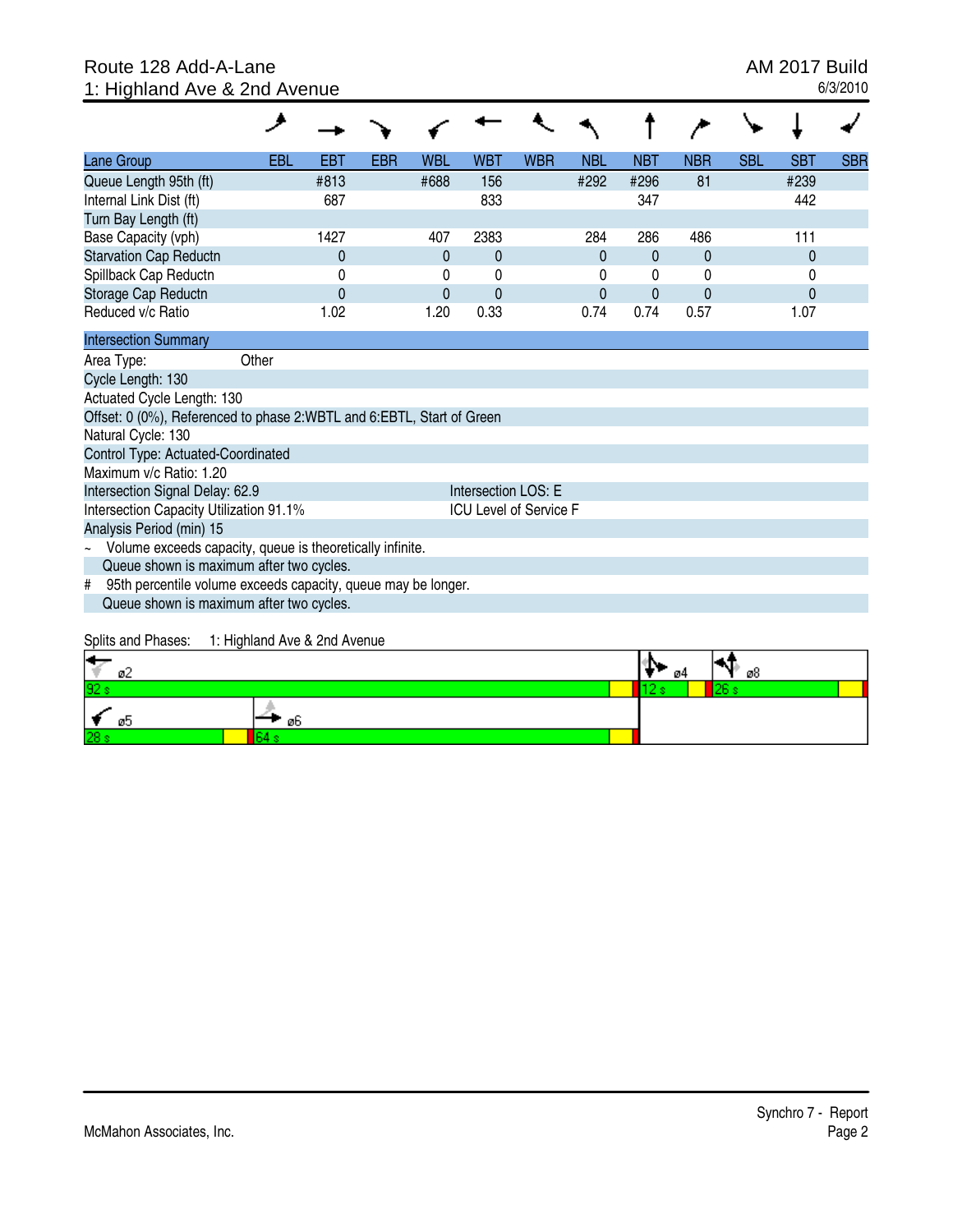## Route 128 Add-A-Lane <br>15: Highland Ave & Gould St 6/3/2010 15: Highland Ave & Gould St

|                                      | عر           |                 |             |            |                         |             |             |            |            |                |                         |             |
|--------------------------------------|--------------|-----------------|-------------|------------|-------------------------|-------------|-------------|------------|------------|----------------|-------------------------|-------------|
| Lane Group                           | EBL          | <b>EBT</b>      | <b>EBR</b>  | <b>WBL</b> | <b>WBT</b>              | <b>WBR</b>  | <b>NBL</b>  | <b>NBT</b> | <b>NBR</b> | <b>SBL</b>     | <b>SBT</b>              | <b>SBR</b>  |
| Lane Configurations                  | ٦            | 怍               |             | ۲          | ተኈ                      |             |             | 4          | ۴          | ۲              | Ъ                       |             |
| Volume (vph)                         | 180          | 1028            | 67          | 20         | 536                     | 157         | 46          | 193        | 307        | 267            | 85                      | 20          |
| Ideal Flow (vphpl)                   | 1900         | 1900            | 1900        | 1900       | 1900                    | 1900        | 1900        | 1900       | 1900       | 1900           | 1900                    | 1900        |
| Lane Util. Factor                    | 1.00         | 0.95            | 0.95        | 1.00       | 0.95                    | 0.95        | 1.00        | 1.00       | 1.00       | 1.00           | 1.00                    | 1.00        |
| Frt                                  |              | 0.991           |             |            | 0.966                   |             |             |            | 0.850      |                | 0.971                   |             |
| <b>Flt Protected</b>                 | 0.950        |                 |             | 0.950      |                         |             |             | 0.990      |            | 0.950          |                         |             |
| Satd. Flow (prot)                    | 1770         | 3507            | 0           | 1770       | 3419                    | 0           | 0           | 1844       | 1583       | 1770           | 1809                    | 0           |
| <b>Flt Permitted</b>                 | 0.950        |                 |             | 0.950      |                         |             |             | 0.990      |            | 0.950          |                         |             |
| Satd. Flow (perm)                    | 1770         | 3507            | 0           | 1770       | 3419                    | 0           | 0           | 1844       | 1583       | 1770           | 1809                    | 0           |
| Right Turn on Red                    |              |                 | Yes         |            |                         | Yes         |             |            | Yes        |                |                         | Yes         |
| Satd. Flow (RTOR)                    |              | 5               |             |            | 26                      |             |             |            | 280        |                | 7                       |             |
| Link Speed (mph)                     |              | 30              |             |            | 30                      |             |             | 30         |            |                | 30                      |             |
| Link Distance (ft)                   |              | 552             |             |            | 1005                    |             |             | 281        |            |                | 235                     |             |
| Travel Time (s)                      |              | 12.5            |             |            | 22.8                    |             |             | 6.4        |            |                | 5.3                     |             |
| Peak Hour Factor                     | 0.92         | 0.92            | 0.92        | 0.92       | 0.92                    | 0.92        | 0.92        | 0.92       | 0.92       | 0.92           | 0.92                    | 0.92        |
| Adj. Flow (vph)                      | 196          | 1117            | 73          | 22         | 583                     | 171         | 50          | 210        | 334        | 290            | 92                      | 22          |
| Shared Lane Traffic (%)              |              |                 |             |            |                         |             |             |            |            |                |                         |             |
| Lane Group Flow (vph)                | 196          | 1190            | $\mathbf 0$ | 22         | 754                     | $\mathbf 0$ | $\mathbf 0$ | 260        | 334        | 290            | 114                     | $\mathbf 0$ |
| Turn Type                            | Prot         |                 |             | Prot       |                         |             | custom      |            | custom     | custom         |                         |             |
| <b>Protected Phases</b>              | $\mathbf{1}$ | $6\phantom{1}6$ |             | 5          | $\overline{c}$          |             | 8           | 8          |            | 4              | 4                       |             |
| <b>Permitted Phases</b>              |              | 6               |             |            | $\overline{\mathbf{c}}$ |             | 8           |            | 85         | 4              |                         |             |
| <b>Detector Phase</b>                | $\mathbf{1}$ | 6               |             | 5          | $\overline{2}$          |             | 8           | 8          | 85         | $\overline{4}$ | $\overline{\mathbf{4}}$ |             |
| Switch Phase                         |              |                 |             |            |                         |             |             |            |            |                |                         |             |
| Minimum Initial (s)                  | 4.0          | 10.0            |             | 6.0        | 10.0                    |             | 6.0         | 6.0        |            | 6.0            | 6.0                     |             |
| Minimum Split (s)                    | 9.0          | 15.0            |             | 11.0       | 15.0                    |             | 11.0        | 11.0       |            | 11.0           | 11.0                    |             |
| Total Split (s)                      | 24.0         | 54.0            | 0.0         | 11.0       | 41.0                    | 0.0         | 26.0        | 26.0       | 37.0       | 29.0           | 29.0                    | 0.0         |
| Total Split (%)                      | 16.9%        | 38.0%           | 0.0%        | 7.7%       | 28.9%                   | 0.0%        | 18.3%       | 18.3%      | 26.1%      | 20.4%          | 20.4%                   | 0.0%        |
| Maximum Green (s)                    | 19.0         | 49.0            |             | 6.0        | 36.0                    |             | 21.0        | 21.0       |            | 24.0           | 24.0                    |             |
| Yellow Time (s)                      | 4.0          | 4.0             |             | 4.0        | 4.0                     |             | 4.0         | 4.0        |            | 4.0            | 4.0                     |             |
| All-Red Time (s)                     | 1.0          | 1.0             |             | 1.0        | 1.0                     |             | 1.0         | 1.0        |            | 1.0            | 1.0                     |             |
| Lost Time Adjust (s)                 | $-1.0$       | $-1.0$          | 0.0         | $-1.0$     | $-1.0$                  | 0.0         | $-1.0$      | $-1.0$     | $-1.0$     | $-1.0$         | $-1.0$                  | 0.0         |
| Total Lost Time (s)                  | 4.0          | 4.0             | 4.0         | 4.0        | 4.0                     | 4.0         | 4.0         | 4.0        | 4.0        | 4.0            | 4.0                     | 4.0         |
| Lead/Lag                             | Lead         | Lag             |             | Lead       | Lag                     |             |             |            |            |                |                         |             |
| Lead-Lag Optimize?                   | Yes          | Yes             |             | Yes        | Yes                     |             |             |            |            |                |                         |             |
| Vehicle Extension (s)                | 3.0          | 3.0             |             | 3.0        | 3.0                     |             | 3.0         | 3.0        |            | 3.0            | 3.0                     |             |
| <b>Recall Mode</b>                   | Min          | Min             |             | Min        | Min                     |             | None        | None       |            | None           | None                    |             |
| Walk Time (s)<br>Flash Dont Walk (s) |              |                 |             |            |                         |             |             |            |            |                |                         |             |
| Pedestrian Calls (#/hr)              |              |                 |             |            |                         |             |             |            |            |                |                         |             |
| Act Effct Green (s)                  | 18.3         | 47.8            |             | 7.1        | 36.6                    |             |             | 21.4       | 31.9       | 24.4           | 24.4                    |             |
| Actuated g/C Ratio                   | 0.15         | 0.40            |             | 0.06       | 0.30                    |             |             | 0.18       | 0.26       | 0.20           | 0.20                    |             |
| v/c Ratio                            | 0.73         | 0.85            |             | 0.21       | 0.71                    |             |             | 0.79       | 0.54       | 0.81           | 0.31                    |             |
| <b>Control Delay</b>                 | 66.7         | 41.0            |             | 63.9       | 41.9                    |             |             | 67.1       | 10.1       | 65.4           | 43.4                    |             |
| Queue Delay                          | 0.0          | 0.0             |             | 0.0        | 0.0                     |             |             | 0.0        | 0.0        | 0.0            | 0.0                     |             |
| <b>Total Delay</b>                   | 66.7         | 41.0            |             | 63.9       | 41.9                    |             |             | 67.1       | 10.1       | 65.4           | 43.4                    |             |
| <b>LOS</b>                           | E            | $\mathsf D$     |             | E          | $\mathsf D$             |             |             | E          | B          | E              | D                       |             |
| Approach Delay                       |              | 44.7            |             |            | 42.5                    |             |             | 35.0       |            |                | 59.2                    |             |
| Approach LOS                         |              | D               |             |            | D                       |             |             | D          |            |                | E                       |             |
| Queue Length 50th (ft)               | 144          | 419             |             | 17         | 262                     |             |             | 193        | 31         | 214            | 70                      |             |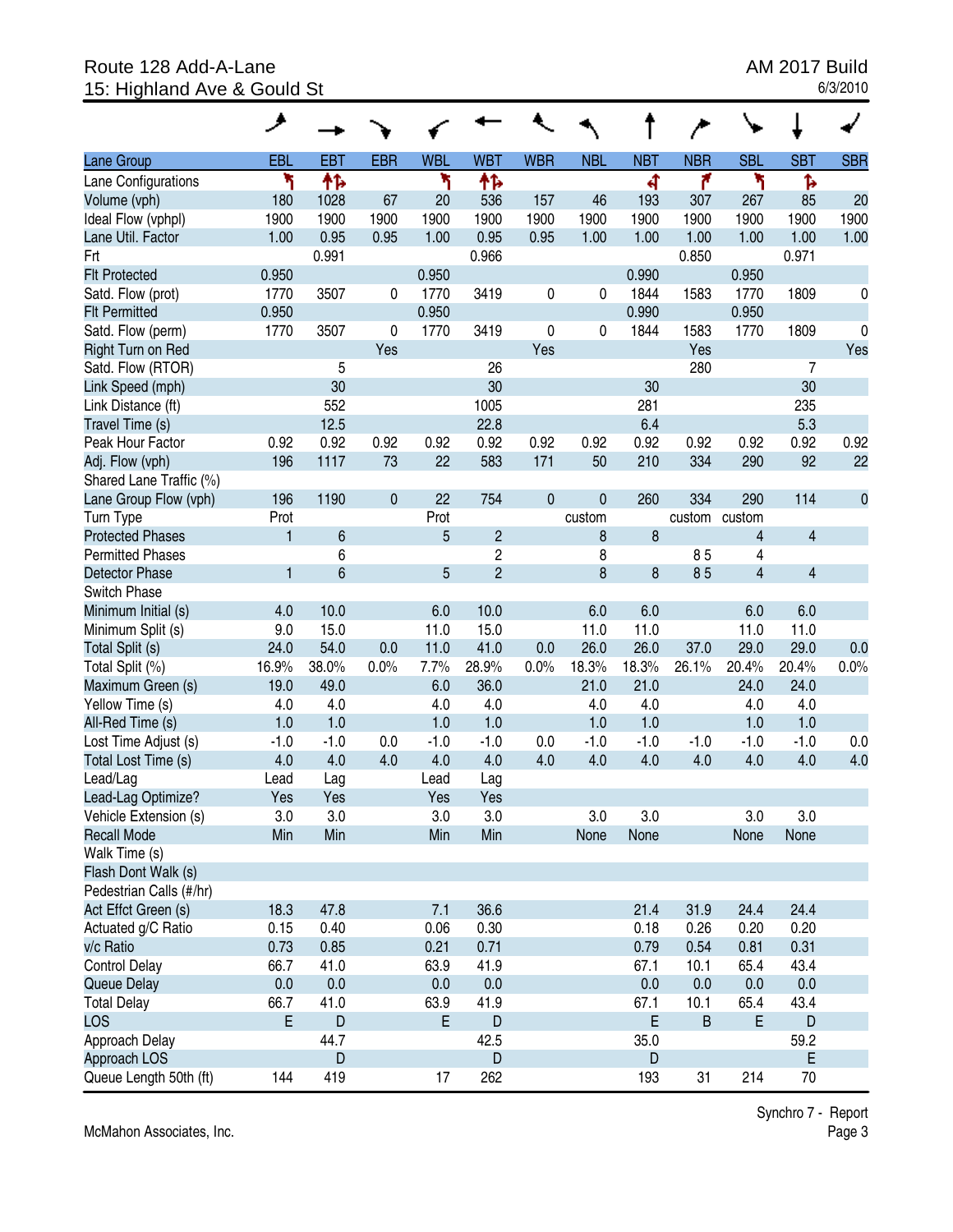| Lane Group              | ø9             |
|-------------------------|----------------|
| Lane Configurations     |                |
| Volume (vph)            |                |
| Ideal Flow (vphpl)      |                |
| Lane Util. Factor       |                |
| Frt                     |                |
| <b>Flt Protected</b>    |                |
| Satd. Flow (prot)       |                |
| <b>Flt Permitted</b>    |                |
| Satd. Flow (perm)       |                |
| Right Turn on Red       |                |
|                         |                |
| Satd. Flow (RTOR)       |                |
| Link Speed (mph)        |                |
| Link Distance (ft)      |                |
| Travel Time (s)         |                |
| Peak Hour Factor        |                |
| Adj. Flow (vph)         |                |
| Shared Lane Traffic (%) |                |
| Lane Group Flow (vph)   |                |
| Turn Type               |                |
| <b>Protected Phases</b> | 9              |
| <b>Permitted Phases</b> |                |
| <b>Detector Phase</b>   |                |
| Switch Phase            |                |
| Minimum Initial (s)     | 19.0           |
| Minimum Split (s)       | 22.0           |
| Total Split (s)         | 22.0           |
| Total Split (%)         | 15%            |
| Maximum Green (s)       | 19.0           |
| Yellow Time (s)         | 2.0            |
| All-Red Time (s)        | 1.0            |
| Lost Time Adjust (s)    |                |
| Total Lost Time (s)     |                |
| Lead/Lag                |                |
| Lead-Lag Optimize?      |                |
| Vehicle Extension (s)   | 3.0            |
| <b>Recall Mode</b>      | None           |
| Walk Time (s)           | 6.0            |
| Flash Dont Walk (s)     | 12.0           |
| Pedestrian Calls (#/hr) | $\overline{c}$ |
| Act Effct Green (s)     |                |
| Actuated g/C Ratio      |                |
| v/c Ratio               |                |
| <b>Control Delay</b>    |                |
|                         |                |
| Queue Delay             |                |
| <b>Total Delay</b>      |                |
| <b>LOS</b>              |                |
| Approach Delay          |                |
| Approach LOS            |                |
| Queue Length 50th (ft)  |                |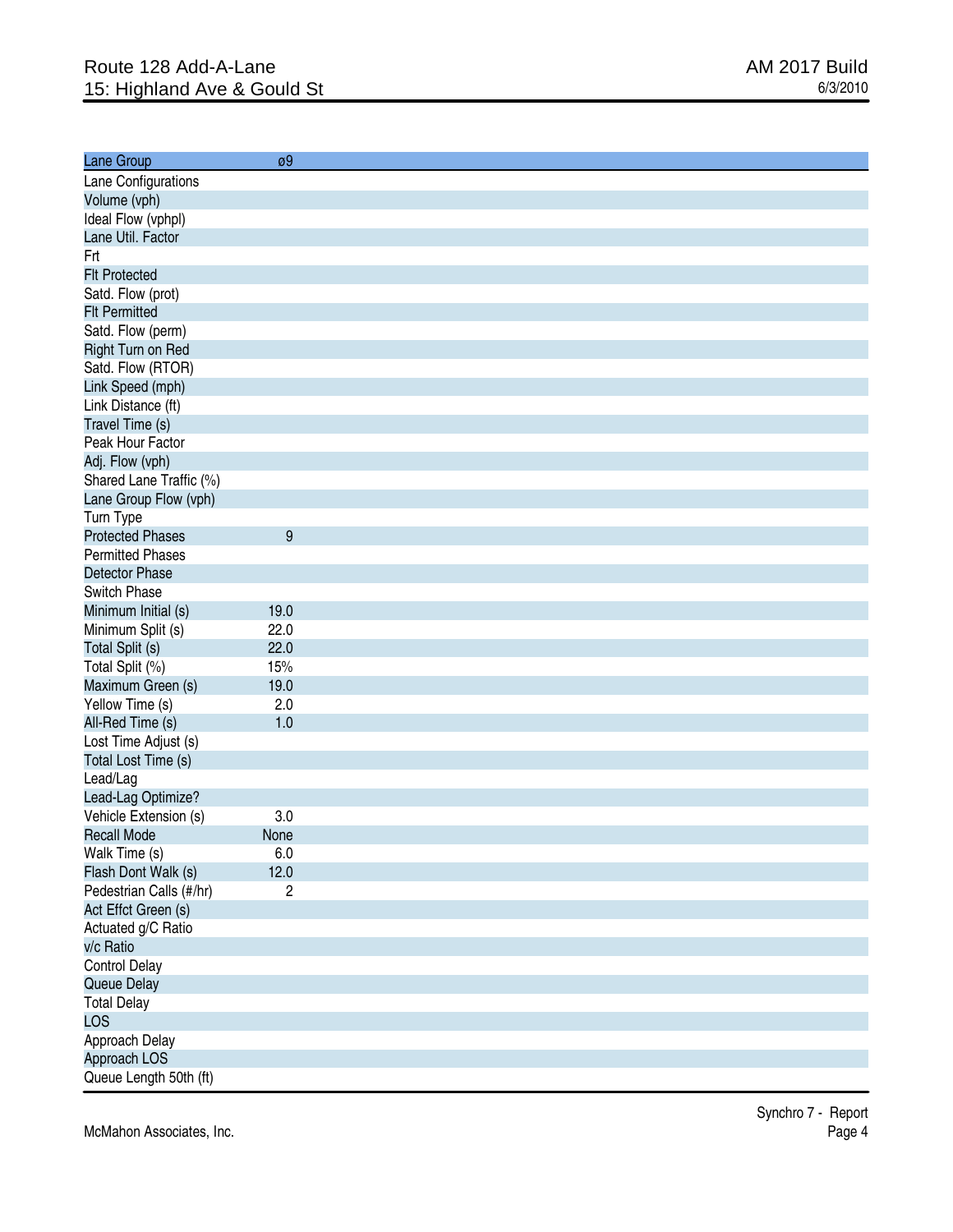#### Route 128 Add-A-Lane **AM 2017 Build** 15: Highland Ave & Gould St 6/3/2010

| Lane Group                                                         | EBL          | EBT          | <b>EBR</b> | WBL  | WBT                           | <b>WBR</b> | <b>NBL</b> | NBT  | <b>NBR</b>   | <b>SBL</b> | <b>SBT</b> | <b>SBR</b> |
|--------------------------------------------------------------------|--------------|--------------|------------|------|-------------------------------|------------|------------|------|--------------|------------|------------|------------|
| Queue Length 95th (ft)                                             | #300         | #715         |            | 51   | 417                           |            |            | #407 | 106          | #445       | 150        |            |
| Internal Link Dist (ft)                                            |              | 472          |            |      | 925                           |            |            | 201  |              |            | 155        |            |
| Turn Bay Length (ft)                                               |              |              |            |      |                               |            |            |      |              |            |            |            |
| Base Capacity (vph)                                                | 296          | 1472         |            | 104  | 1080                          |            |            | 340  | 623          | 371        | 384        |            |
| <b>Starvation Cap Reductn</b>                                      | $\mathbf{0}$ | $\mathbf{0}$ |            | 0    | 0                             |            |            | 0    | 0            | 0          | 0          |            |
| Spillback Cap Reductn                                              | 0            | 0            |            | 0    | 0                             |            |            | 0    | 0            | 0          | 0          |            |
| Storage Cap Reductn                                                | $\Omega$     | $\mathbf 0$  |            | 0    | $\mathbf{0}$                  |            |            | 0    | $\mathbf{0}$ | 0          | $\Omega$   |            |
| Reduced v/c Ratio                                                  | 0.66         | 0.81         |            | 0.21 | 0.70                          |            |            | 0.76 | 0.54         | 0.78       | 0.30       |            |
| <b>Intersection Summary</b>                                        |              |              |            |      |                               |            |            |      |              |            |            |            |
| Area Type:                                                         | Other        |              |            |      |                               |            |            |      |              |            |            |            |
| Cycle Length: 142                                                  |              |              |            |      |                               |            |            |      |              |            |            |            |
| Actuated Cycle Length: 120.6                                       |              |              |            |      |                               |            |            |      |              |            |            |            |
| Natural Cycle: 120                                                 |              |              |            |      |                               |            |            |      |              |            |            |            |
| Control Type: Actuated-Uncoordinated                               |              |              |            |      |                               |            |            |      |              |            |            |            |
| Maximum v/c Ratio: 0.85                                            |              |              |            |      |                               |            |            |      |              |            |            |            |
| Intersection Signal Delay: 44.2                                    |              |              |            |      | Intersection LOS: D           |            |            |      |              |            |            |            |
| Intersection Capacity Utilization 76.4%                            |              |              |            |      | <b>ICU Level of Service D</b> |            |            |      |              |            |            |            |
| Analysis Period (min) 15                                           |              |              |            |      |                               |            |            |      |              |            |            |            |
| 95th percentile volume exceeds capacity, queue may be longer.<br># |              |              |            |      |                               |            |            |      |              |            |            |            |
| Queue shown is maximum after two cycles.                           |              |              |            |      |                               |            |            |      |              |            |            |            |
| $\sim$ $\cdots$<br>$\overline{\phantom{a}}$                        |              |              |            |      |                               |            |            |      |              |            |            |            |

Splits and Phases: 15: Highland Ave & Gould St

| v<br>ø                | øZ | ø4 | ø8 | 175.09 |
|-----------------------|----|----|----|--------|
| <b>Service</b><br>æ   |    |    |    |        |
| ø5<br>c.<br>øb<br>. . |    |    |    |        |
| 11                    |    |    |    |        |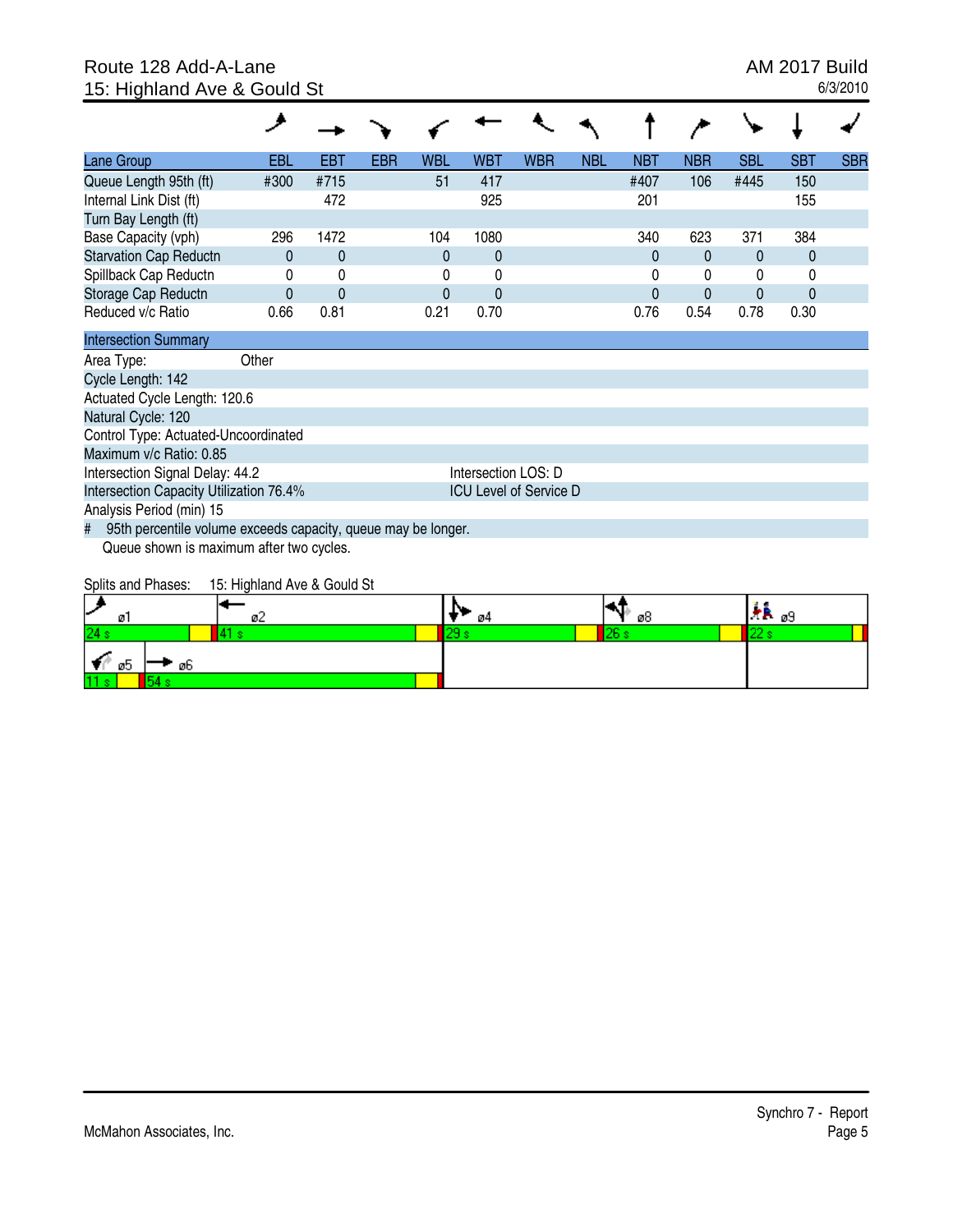## Route 128 Add-A-Lane <br>
24: Highland Ave & 1st Avenue **AM 2017 Build**<br>
24: Highland Ave & 1st Avenue **AM 2017** 24: Highland Ave & 1st Avenue

|                                          |                 |                 |                 |                 |                 | ∕                           |
|------------------------------------------|-----------------|-----------------|-----------------|-----------------|-----------------|-----------------------------|
| <b>Movement</b>                          | <b>EBT</b>      | <b>EBR</b>      | <b>WBL</b>      | <b>WBT</b>      | <b>NBL</b>      | <b>NBR</b>                  |
| Lane Configurations                      | 怍               |                 |                 | ቶቶ              |                 | ۴                           |
| Volume (veh/h)                           | 1749            | 588             | $\mathbf 0$     | 995             | $\mathbf 0$     | 46                          |
| Sign Control                             | Free            |                 |                 | Free            | Stop            |                             |
| Grade                                    | $0\%$           |                 |                 | 0%              | 0%              |                             |
| Peak Hour Factor                         | 0.92            | 0.92            | 0.92            | 0.92            | 0.92            | 0.92                        |
| Hourly flow rate (vph)                   | 1901            | 639             | 0               | 1082            | $\mathbf 0$     | 50                          |
| Pedestrians                              |                 |                 |                 |                 |                 |                             |
| Lane Width (ft)                          |                 |                 |                 |                 |                 |                             |
| Walking Speed (ft/s)                     |                 |                 |                 |                 |                 |                             |
| Percent Blockage                         |                 |                 |                 |                 |                 |                             |
| Right turn flare (veh)                   |                 |                 |                 |                 |                 |                             |
| Median type                              | None            |                 |                 | None            |                 |                             |
| Median storage veh)                      |                 |                 |                 |                 |                 |                             |
| Upstream signal (ft)                     |                 |                 |                 | 767             |                 |                             |
| pX, platoon unblocked                    |                 |                 |                 |                 | 0.96            |                             |
| vC, conflicting volume                   |                 |                 | 2540            |                 | 2761            | 1270                        |
| vC1, stage 1 conf vol                    |                 |                 |                 |                 |                 |                             |
| vC2, stage 2 conf vol                    |                 |                 |                 |                 |                 |                             |
| vCu, unblocked vol                       |                 |                 | 2540            |                 | 2752            | 1270                        |
| tC, single (s)                           |                 |                 | 4.1             |                 | 6.8             | 6.9                         |
| $tC$ , 2 stage (s)                       |                 |                 |                 |                 |                 |                             |
| tF(s)                                    |                 |                 | 2.2             |                 | 3.5             | 3.3                         |
| p0 queue free %                          |                 |                 | 100             |                 | 100             | 69                          |
| cM capacity (veh/h)                      |                 |                 | 173             |                 | 15              | 159                         |
|                                          |                 |                 |                 | WB <sub>2</sub> |                 |                             |
| Direction, Lane #                        | EB <sub>1</sub> | EB <sub>2</sub> | WB <sub>1</sub> |                 | NB <sub>1</sub> |                             |
| <b>Volume Total</b>                      | 1267            | 1273            | 541             | 541             | 50              |                             |
| Volume Left                              | 0               | 0               | 0               | 0               | $\pmb{0}$       |                             |
| <b>Volume Right</b>                      | $\mathbf 0$     | 639             | $\overline{0}$  | $\mathbf 0$     | 50              |                             |
| cSH                                      | 1700            | 1700            | 1700            | 1700            | 159             |                             |
| Volume to Capacity                       | 0.75            | 0.75            | 0.32            | 0.32            | 0.31            |                             |
| Queue Length 95th (ft)                   | $\pmb{0}$       | 0               | $\pmb{0}$       | 0               | 31              |                             |
| Control Delay (s)                        | 0.0             | 0.0             | 0.0             | 0.0             | 37.7            |                             |
| Lane LOS                                 |                 |                 |                 |                 | E               |                             |
| Approach Delay (s)                       | 0.0             |                 | 0.0             |                 | 37.7            |                             |
| Approach LOS                             |                 |                 |                 |                 | E               |                             |
| <b>Intersection Summary</b>              |                 |                 |                 |                 |                 |                             |
| Average Delay                            |                 |                 | 0.5             |                 |                 |                             |
| <b>Intersection Capacity Utilization</b> |                 |                 | 77.1%           |                 |                 | <b>ICU Level of Service</b> |
| Analysis Period (min)                    |                 |                 | 15              |                 |                 |                             |
|                                          |                 |                 |                 |                 |                 |                             |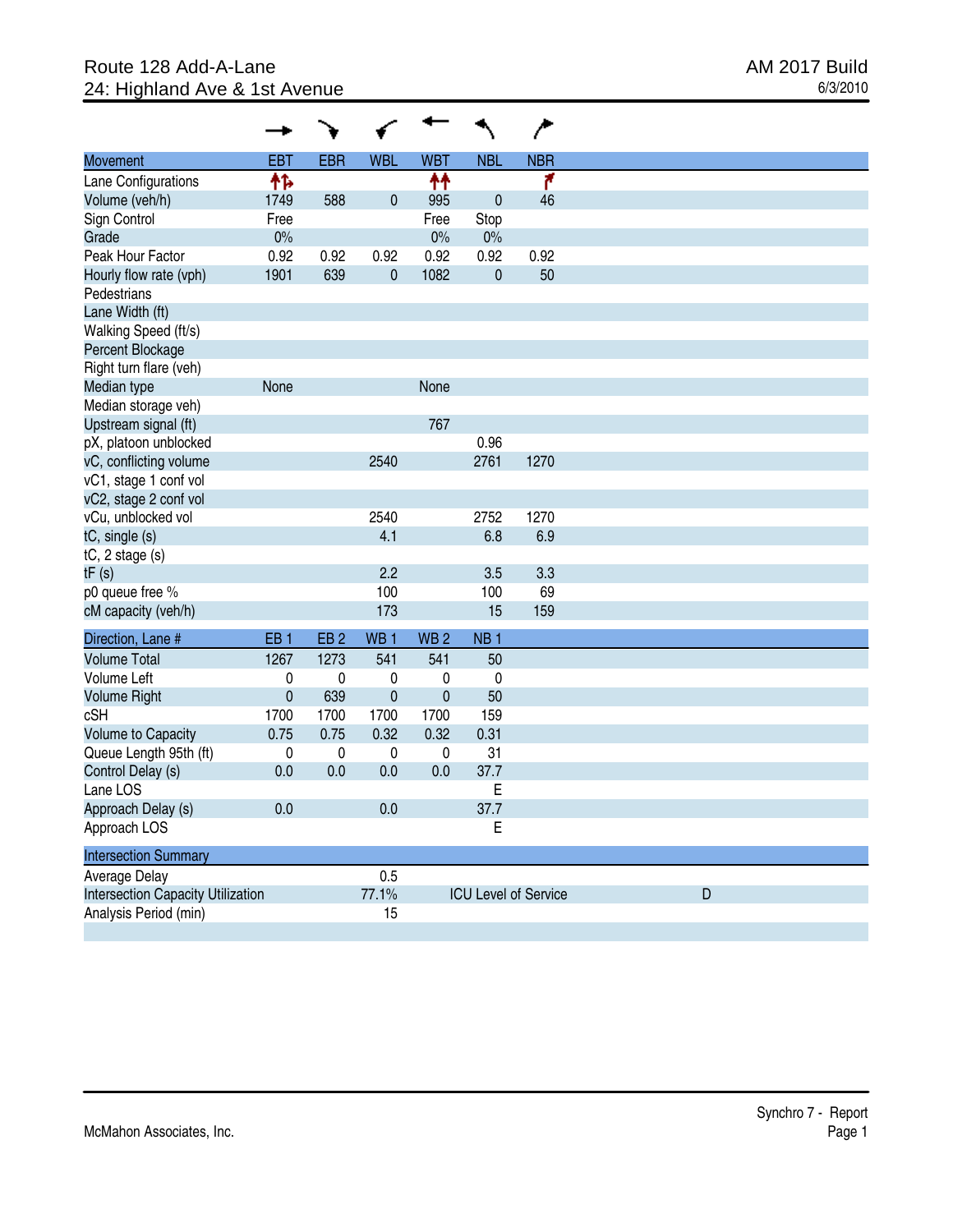## Rooute 128 Add-A-Lane **PM 2017 Build**<br>1: Highland Ave & 2nd Avenue **PM 2017 Build** 1: Highland Ave & 2nd Avenue

|                         | ◢               |                |              |                |                |             |            |            |            |                |                |                |
|-------------------------|-----------------|----------------|--------------|----------------|----------------|-------------|------------|------------|------------|----------------|----------------|----------------|
| Lane Group              | EBL             | <b>EBT</b>     | <b>EBR</b>   | <b>WBL</b>     | <b>WBT</b>     | <b>WBR</b>  | <b>NBL</b> | <b>NBT</b> | <b>NBR</b> | <b>SBL</b>     | <b>SBT</b>     | <b>SBR</b>     |
| Lane Configurations     |                 | 41             |              | ۲              | ተኈ             |             | ۲          | ची         | ۴          |                | ची             | ۴              |
| Volume (vph)            | 35              | 878            | 206          | 114            | 1093           | 130         | 714        | 41         | 428        | 119            | 39             | 41             |
| Ideal Flow (vphpl)      | 1900            | 1900           | 1900         | 1900           | 1900           | 1900        | 1900       | 1900       | 1900       | 1900           | 1900           | 1900           |
| Lane Util. Factor       | 0.95            | 0.95           | 0.95         | 1.00           | 0.95           | 0.95        | 0.95       | 0.95       | 1.00       | 1.00           | 1.00           | 1.00           |
| Frt                     |                 | 0.972          |              |                | 0.984          |             |            |            | 0.850      |                |                | 0.850          |
| <b>Flt Protected</b>    |                 | 0.998          |              | 0.950          |                |             | 0.950      | 0.957      |            |                | 0.964          |                |
| Satd. Flow (prot)       | 0               | 3433           | 0            | 1770           | 3483           | 0           | 1681       | 1694       | 1583       | 0              | 1796           | 1583           |
| <b>Flt Permitted</b>    |                 | 0.838          |              | 0.094          |                |             | 0.950      | 0.957      |            |                | 0.964          |                |
| Satd. Flow (perm)       | 0               | 2883           | 0            | 175            | 3483           | 0           | 1681       | 1694       | 1583       | 0              | 1796           | 1583           |
| Right Turn on Red       |                 |                | Yes          |                |                | Yes         |            |            | Yes        |                |                | Yes            |
| Satd. Flow (RTOR)       |                 | 38             |              |                | 21             |             |            |            | 123        |                |                | 43             |
| Link Speed (mph)        |                 | 30             |              |                | 30             |             |            | 30         |            |                | 30             |                |
| Link Distance (ft)      |                 | 767            |              |                | 913            |             |            | 427        |            |                | 522            |                |
| Travel Time (s)         |                 | 17.4           |              |                | 20.8           |             |            | 9.7        |            |                | 11.9           |                |
| Peak Hour Factor        | 0.92            | 0.92           | 0.92         | 0.92           | 0.92           | 0.92        | 0.92       | 0.92       | 0.92       | 0.92           | 0.92           | 0.92           |
| Adj. Flow (vph)         | 38              | 954            | 224          | 124            | 1188           | 141         | 776        | 45         | 465        | 129            | 42             | 45             |
| Shared Lane Traffic (%) |                 |                |              |                |                |             | 47%        |            |            |                |                |                |
| Lane Group Flow (vph)   | $\mathbf 0$     | 1216           | $\mathbf{0}$ | 124            | 1329           | $\mathbf 0$ | 411        | 410        | 465        | $\mathbf 0$    | 171            | 45             |
| Turn Type               | Perm            |                |              | pm+pt          |                |             | custom     |            |            | Perm custom    |                | Perm           |
| <b>Protected Phases</b> |                 | 6              |              | 5              | $\overline{2}$ |             | 8          | 8          |            | 4              | 4              |                |
| <b>Permitted Phases</b> | 6               |                |              | $\overline{c}$ |                |             | 8          |            | 8          | 4              |                | 4              |
| <b>Detector Phase</b>   | $6\overline{6}$ | 6              |              | 5              | $\overline{2}$ |             | 8          | 8          | 8          | $\overline{4}$ | $\overline{4}$ | $\overline{4}$ |
| Switch Phase            |                 |                |              |                |                |             |            |            |            |                |                |                |
| Minimum Initial (s)     | 4.0             | 4.0            |              | 3.0            | 4.0            |             | 4.0        | 4.0        | 4.0        | 4.0            | 4.0            | 4.0            |
| Minimum Split (s)       | 20.0            | 20.0           |              | 8.0            | 21.0           |             | 12.0       | 12.0       | 12.0       | 8.0            | 8.0            | 8.0            |
| Total Split (s)         | 42.5            | 42.5           | 0.0          | 8.0            | 50.5           | 0.0         | 30.5       | 30.5       | 30.5       | 9.0            | 9.0            | 9.0            |
| Total Split (%)         | 47.2%           | 47.2%          | 0.0%         | 8.9%           | 56.1%          | 0.0%        | 33.9%      | 33.9%      | 33.9%      | 10.0%          | 10.0%          | 10.0%          |
| Maximum Green (s)       | 37.5            | 37.5           |              | 3.0            | 45.5           |             | 25.5       | 25.5       | 25.5       | 5.0            | 5.0            | 5.0            |
| Yellow Time (s)         | 4.0             | 4.0            |              | 4.0            | 4.0            |             | 4.0        | 4.0        | 4.0        | 3.0            | 3.0            | 3.0            |
| All-Red Time (s)        | 1.0             | 1.0            |              | 1.0            | 1.0            |             | 1.0        | 1.0        | 1.0        | 1.0            | 1.0            | 1.0            |
| Lost Time Adjust (s)    | $-1.0$          | $-1.0$         | 0.0          | $-1.0$         | $-1.0$         | 0.0         | $-1.0$     | $-1.0$     | 0.0        | 0.0            | 0.0            | 0.0            |
| Total Lost Time (s)     | 4.0             | 4.0            | 4.0          | 4.0            | 4.0            | 4.0         | 4.0        | 4.0        | 5.0        | 4.0            | 4.0            | 4.0            |
| Lead/Lag                | Lag             | Lag            |              | Lead           |                |             |            |            |            |                |                |                |
| Lead-Lag Optimize?      | Yes             | Yes            |              | Yes            |                |             |            |            |            |                |                |                |
| Vehicle Extension (s)   | 3.0             | 3.0            |              | 3.0            | 3.0            |             | 3.0        | 3.0        | 3.0        | 3.0            | 3.0            | 3.0            |
| <b>Recall Mode</b>      | C-Min           | C-Min          |              | None           | C-Min          |             | None       | None       | None       | None           | None           | None           |
| Walk Time (s)           | 6.0             | 6.0            |              |                |                |             | 6.0        | 6.0        | 6.0        |                |                |                |
| Flash Dont Walk (s)     | 24.0            | 24.0           |              |                |                |             | 14.0       | 14.0       | 14.0       |                |                |                |
| Pedestrian Calls (#/hr) | 4               | $\overline{4}$ |              |                |                |             | 4          | 4          | 4          |                |                |                |
| Act Effct Green (s)     |                 | 38.7           |              | 47.5           | 47.5           |             | 25.5       | 25.5       | 24.5       |                | 5.0            | 5.0            |
| Actuated g/C Ratio      |                 | 0.43           |              | 0.53           | 0.53           |             | 0.28       | 0.28       | 0.27       |                | 0.06           | 0.06           |
| v/c Ratio               |                 | 0.96           |              | 0.70           | 0.72           |             | 0.86       | 0.85       | 0.89       |                | 1.71           | 0.35           |
| <b>Control Delay</b>    |                 | 43.5           |              | 36.2           | 19.0           |             | 50.0       | 48.9       | 44.4       |                | 387.7          | 21.8           |
| Queue Delay             |                 | 0.0            |              | 0.0            | 0.0            |             | 0.0        | 0.0        | 0.0        |                | 0.0            | 0.0            |
| <b>Total Delay</b>      |                 | 43.5           |              | 36.2           | 19.0           |             | 50.0       | 48.9       | 44.4       |                | 387.7          | 21.8           |
| <b>LOS</b>              |                 | D              |              | D              | B              |             | D          | D          | D          |                | F              | $\mathsf{C}$   |
| Approach Delay          |                 | 43.5           |              |                | 20.4           |             |            | 47.6       |            |                | 311.4          |                |
| Approach LOS            |                 | D              |              |                | $\mathsf C$    |             |            | D          |            |                | F              |                |
| Queue Length 50th (ft)  |                 | 337            |              | 35             | 289            |             | 228        | 227        | 190        |                | ~145           | 1              |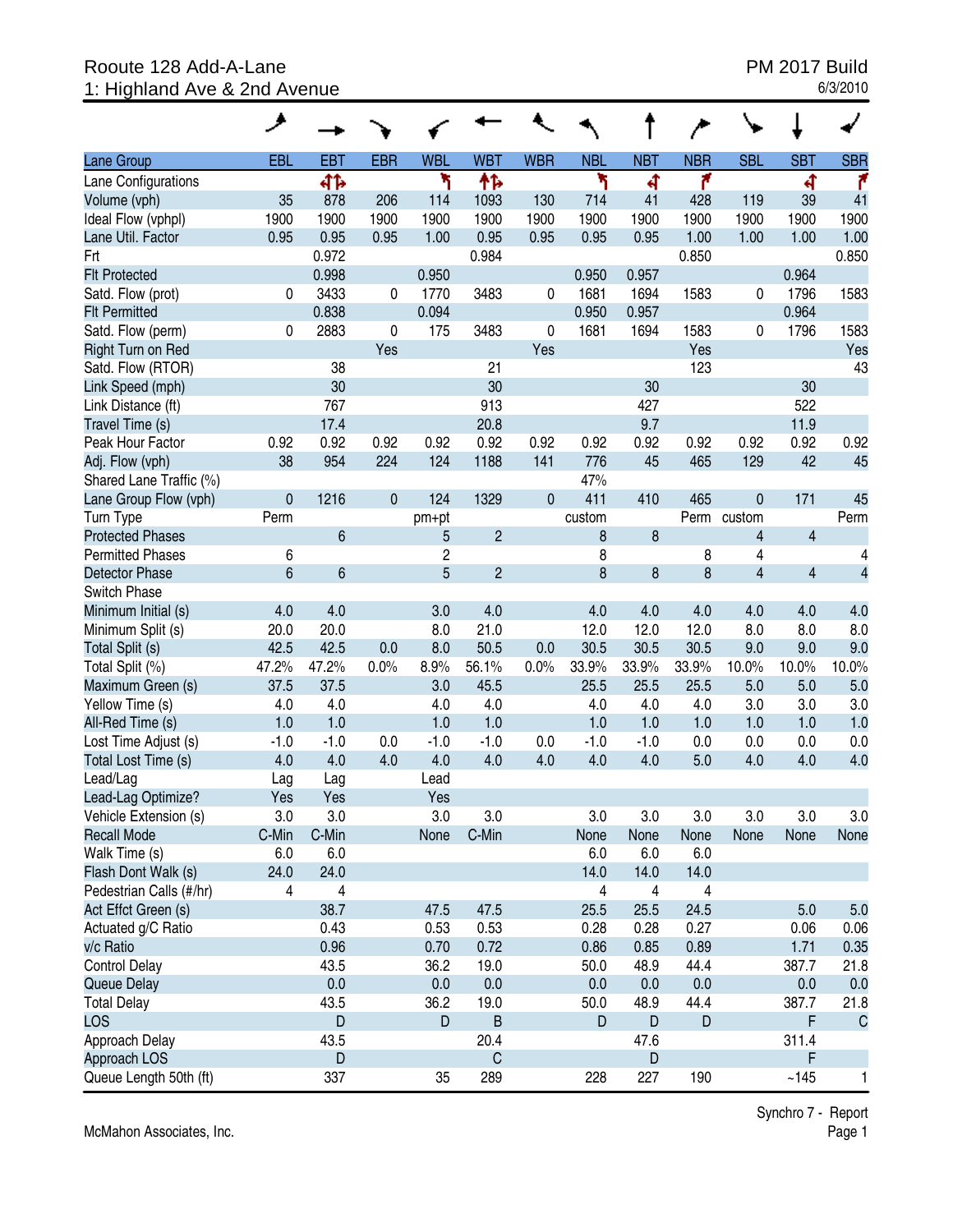#### Rooute 128 Add-A-Lane **PM 2017 Build**<br>1: Highland Ave & 2nd Avenue **PM 2017 Build** 1: Highland Ave & 2nd Avenue

| Lane Group                                                              | EBL                          | EBT          | EBR | WBL            | WBT                 | <b>WBR</b>                    | <b>NBL</b>     | <b>NBT</b>   | <b>NBR</b>   | <b>SBL</b> | <b>SBT</b> | <b>SBR</b>  |
|-------------------------------------------------------------------------|------------------------------|--------------|-----|----------------|---------------------|-------------------------------|----------------|--------------|--------------|------------|------------|-------------|
| Queue Length 95th (ft)                                                  |                              | #494         |     | #98            | 371                 |                               | #393           | #389         | #368         |            | #270       | 35          |
| Internal Link Dist (ft)                                                 |                              | 687          |     |                | 833                 |                               |                | 347          |              |            | 442        |             |
| Turn Bay Length (ft)                                                    |                              |              |     |                |                     |                               |                |              |              |            |            |             |
| Base Capacity (vph)                                                     |                              | 1261         |     | 178            | 1849                |                               | 495            | 499          | 537          |            | 100        | 129         |
| <b>Starvation Cap Reductn</b>                                           |                              | $\mathbf{0}$ |     | $\mathbf{0}$   | $\mathbf{0}$        |                               | $\Omega$       | $\mathbf{0}$ | $\mathbf{0}$ |            | $\Omega$   | $\mathbf 0$ |
| Spillback Cap Reductn                                                   |                              | 0            |     | 0              | 0                   |                               | 0              | 0            | $\mathbf 0$  |            | 0          | 0           |
| Storage Cap Reductn                                                     |                              | $\mathbf{0}$ |     | $\overline{0}$ | 0                   |                               | $\overline{0}$ | $\mathbf{0}$ | $\mathbf{0}$ |            | 0          | $\Omega$    |
| Reduced v/c Ratio                                                       |                              | 0.96         |     | 0.70           | 0.72                |                               | 0.83           | 0.82         | 0.87         |            | 1.71       | 0.35        |
| <b>Intersection Summary</b>                                             |                              |              |     |                |                     |                               |                |              |              |            |            |             |
| Area Type:                                                              | Other                        |              |     |                |                     |                               |                |              |              |            |            |             |
| Cycle Length: 90                                                        |                              |              |     |                |                     |                               |                |              |              |            |            |             |
| Actuated Cycle Length: 90                                               |                              |              |     |                |                     |                               |                |              |              |            |            |             |
| Offset: 20 (22%), Referenced to phase 2:WBTL and 6:EBTL, Start of Green |                              |              |     |                |                     |                               |                |              |              |            |            |             |
| Natural Cycle: 90                                                       |                              |              |     |                |                     |                               |                |              |              |            |            |             |
| Control Type: Actuated-Coordinated                                      |                              |              |     |                |                     |                               |                |              |              |            |            |             |
| Maximum v/c Ratio: 1.71                                                 |                              |              |     |                |                     |                               |                |              |              |            |            |             |
| Intersection Signal Delay: 50.6                                         |                              |              |     |                | Intersection LOS: D |                               |                |              |              |            |            |             |
| Intersection Capacity Utilization 103.7%                                |                              |              |     |                |                     | <b>ICU Level of Service G</b> |                |              |              |            |            |             |
| Analysis Period (min) 15                                                |                              |              |     |                |                     |                               |                |              |              |            |            |             |
| Volume exceeds capacity, queue is theoretically infinite.               |                              |              |     |                |                     |                               |                |              |              |            |            |             |
| Queue shown is maximum after two cycles.                                |                              |              |     |                |                     |                               |                |              |              |            |            |             |
| 95th percentile volume exceeds capacity, queue may be longer.<br>#      |                              |              |     |                |                     |                               |                |              |              |            |            |             |
| Queue shown is maximum after two cycles.                                |                              |              |     |                |                     |                               |                |              |              |            |            |             |
| Splits and Phases:                                                      | 1: Highland Ave & 2nd Avenue |              |     |                |                     |                               |                |              |              |            |            |             |
|                                                                         |                              |              |     |                |                     |                               |                |              |              |            |            |             |
| ø2                                                                      |                              |              |     |                |                     | ø4                            |                | ø8           |              |            |            |             |
| 50.5 s                                                                  |                              |              |     |                |                     | l9 s                          |                | 30.5 s       |              |            |            |             |

 $\frac{\left|\textbf{x}\right|}{\frac{8}{25}}$   $\frac{4}{105}$   $\frac{8}{105}$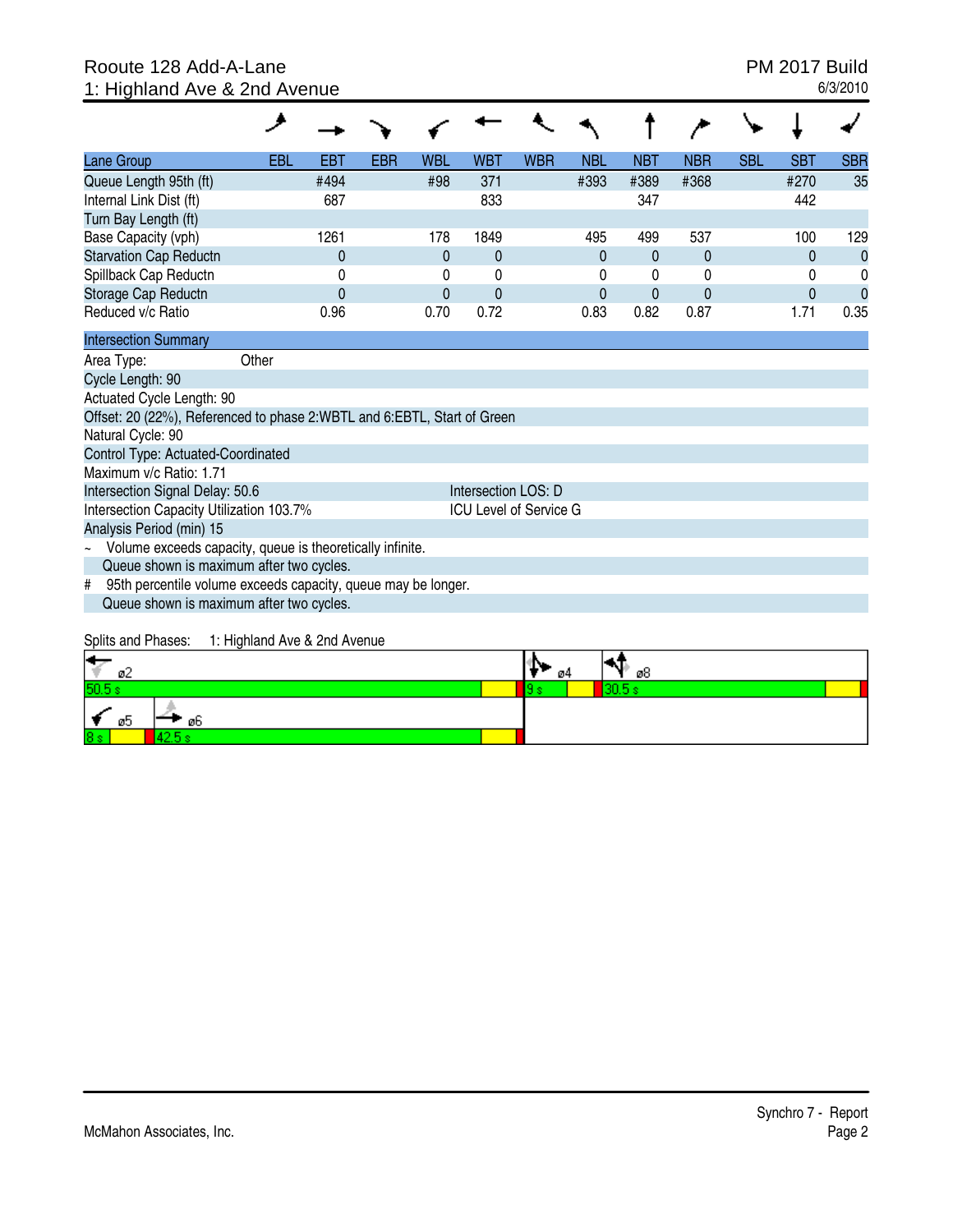## Rooute 128 Add-A-Lane PM 2017 Build<br>15: Highland Ave & Gould St 6/3/2010 15: Highland Ave & Gould St

|                         | ◢            |                |              |            |                         |             |             |            |                           |                         |                         |             |
|-------------------------|--------------|----------------|--------------|------------|-------------------------|-------------|-------------|------------|---------------------------|-------------------------|-------------------------|-------------|
| Lane Group              | EBL          | <b>EBT</b>     | <b>EBR</b>   | <b>WBL</b> | <b>WBT</b>              | <b>WBR</b>  | <b>NBL</b>  | <b>NBT</b> | <b>NBR</b>                | <b>SBL</b>              | <b>SBT</b>              | <b>SBR</b>  |
| Lane Configurations     | ۲            | 怍              |              | ۲          | ተኈ                      |             |             | 4          | ۴                         | ۲                       | Ъ                       |             |
| Volume (vph)            | 91           | 767            | 89           | 257        | 977                     | 189         | 35          | 113        | 123                       | 289                     | 254                     | 82          |
| Ideal Flow (vphpl)      | 1900         | 1900           | 1900         | 1900       | 1900                    | 1900        | 1900        | 1900       | 1900                      | 1900                    | 1900                    | 1900        |
| Lane Util. Factor       | 1.00         | 0.95           | 0.95         | 1.00       | 0.95                    | 0.95        | 1.00        | 1.00       | 1.00                      | 1.00                    | 1.00                    | 1.00        |
| Frt                     |              | 0.984          |              |            | 0.976                   |             |             |            | 0.850                     |                         | 0.963                   |             |
| <b>Flt Protected</b>    | 0.950        |                |              | 0.950      |                         |             |             | 0.988      |                           | 0.950                   |                         |             |
| Satd. Flow (prot)       | 1770         | 3483           | 0            | 1770       | 3454                    | 0           | 0           | 1840       | 1583                      | 1770                    | 1794                    | 0           |
| <b>Flt Permitted</b>    | 0.950        |                |              | 0.950      |                         |             |             | 0.988      |                           | 0.950                   |                         |             |
| Satd. Flow (perm)       | 1770         | 3483           | 0            | 1770       | 3454                    | 0           | 0           | 1840       | 1583                      | 1770                    | 1794                    | 0           |
| Right Turn on Red       |              |                | Yes          |            |                         | Yes         |             |            | Yes                       |                         |                         | Yes         |
| Satd. Flow (RTOR)       |              | 8              |              |            | 18                      |             |             |            | 134                       |                         | 9                       |             |
| Link Speed (mph)        |              | 30             |              |            | 30                      |             |             | 30         |                           |                         | 30                      |             |
| Link Distance (ft)      |              | 552            |              |            | 1005                    |             |             | 281        |                           |                         | 235                     |             |
| Travel Time (s)         |              | 12.5           |              |            | 22.8                    |             |             | 6.4        |                           |                         | 5.3                     |             |
| Peak Hour Factor        | 0.92         | 0.92           | 0.92         | 0.92       | 0.92                    | 0.92        | 0.92        | 0.92       | 0.92                      | 0.92                    | 0.92                    | 0.92        |
| Adj. Flow (vph)         | 99           | 834            | 97           | 279        | 1062                    | 205         | 38          | 123        | 134                       | 314                     | 276                     | 89          |
| Shared Lane Traffic (%) |              |                |              |            |                         |             |             |            |                           |                         |                         |             |
| Lane Group Flow (vph)   | 99           | 931            | $\mathbf{0}$ | 279        | 1267                    | $\mathbf 0$ | $\mathbf 0$ | 161        | 134                       | 314                     | 365                     | $\mathbf 0$ |
| Turn Type               | Prot         |                |              | Prot       |                         |             | custom      |            | custom                    | custom                  |                         |             |
| <b>Protected Phases</b> | $\mathbf{1}$ | $6\phantom{a}$ |              | 5          | $\overline{2}$          |             | 8           | 8          |                           | $\overline{4}$          | $\overline{\mathbf{4}}$ |             |
| <b>Permitted Phases</b> |              | 6              |              |            | $\overline{\mathbf{c}}$ |             | 8           |            | 85                        | 4                       |                         |             |
| <b>Detector Phase</b>   | $\mathbf{1}$ | $6\phantom{a}$ |              | 5          | $\overline{2}$          |             | 8           | 8          | 85                        | $\overline{\mathbf{4}}$ | $\overline{4}$          |             |
| Switch Phase            |              |                |              |            |                         |             |             |            |                           |                         |                         |             |
| Minimum Initial (s)     | 4.0          | 10.0           |              | 6.0        | 10.0                    |             | 6.0         | 6.0        |                           | 6.0                     | 6.0                     |             |
| Minimum Split (s)       | 9.0          | 15.0           |              | 11.0       | 15.0                    |             | 11.0        | 11.0       |                           | 11.0                    | 11.0                    |             |
| Total Split (s)         | 14.0         | 43.0           | 0.0          | 38.0       | 67.0                    | 0.0         | 16.0        | 16.0       | 54.0                      | 31.0                    | 31.0                    | 0.0         |
| Total Split (%)         | 9.3%         | 28.7%          | 0.0%         | 25.3%      | 44.7%                   | 0.0%        | 10.7%       | 10.7%      | 36.0%                     | 20.7%                   | 20.7%                   | 0.0%        |
| Maximum Green (s)       | 9.0          | 38.0           |              | 33.0       | 62.0                    |             | 11.0        | 11.0       |                           | 26.0                    | 26.0                    |             |
| Yellow Time (s)         | 4.0          | 4.0            |              | 4.0        | 4.0                     |             | 4.0         | 4.0        |                           | 4.0                     | 4.0                     |             |
| All-Red Time (s)        | 1.0          | 1.0            |              | 1.0        | 1.0                     |             | 1.0         | 1.0        |                           | 1.0                     | 1.0                     |             |
| Lost Time Adjust (s)    | $-1.0$       | $-1.0$         | 0.0          | $-1.0$     | $-1.0$                  | 0.0         | $-1.0$      | $-1.0$     | $-1.0$                    | $-1.0$                  | $-1.0$                  | 0.0         |
| Total Lost Time (s)     | 4.0          | 4.0            | 4.0          | 4.0        | 4.0                     | 4.0         | 4.0         | 4.0        | 4.0                       | 4.0                     | 4.0                     | 4.0         |
| Lead/Lag                | Lead         | Lag            |              | Lead       | Lag                     |             |             |            |                           |                         |                         |             |
| Lead-Lag Optimize?      | Yes          | Yes            |              | Yes        | Yes                     |             |             |            |                           |                         |                         |             |
| Vehicle Extension (s)   | 3.0          | 3.0            |              | 3.0        | 3.0                     |             | 3.0         | 3.0        |                           | 3.0                     | 3.0                     |             |
| <b>Recall Mode</b>      | None         | Min            |              | None       | Min                     |             | None        | None       |                           | None                    | None                    |             |
| Walk Time (s)           |              |                |              |            |                         |             |             |            |                           |                         |                         |             |
| Flash Dont Walk (s)     |              |                |              |            |                         |             |             |            |                           |                         |                         |             |
| Pedestrian Calls (#/hr) |              |                |              |            |                         |             |             |            |                           |                         |                         |             |
| Act Effct Green (s)     | 10.1         | 39.4           |              | 25.1       | 54.4                    |             |             | 12.1       | 40.6                      | 27.3                    | 27.3                    |             |
| Actuated g/C Ratio      | 0.08         | 0.32           |              | 0.20       | 0.44                    |             |             | 0.10       | 0.33                      | 0.22                    | 0.22                    |             |
| v/c Ratio               | 0.68         | 0.83           |              | 0.78       | 0.83                    |             |             | 0.89       | 0.22                      | 0.81                    | 0.91                    |             |
| <b>Control Delay</b>    | 81.0         | 47.6           |              | 62.8       | 36.3                    |             |             | 99.9       | 4.7                       | 63.6                    | 73.6                    |             |
| Queue Delay             | 0.0          | 0.0            |              | 0.0        | 0.0                     |             |             | 0.0        | 0.0                       | 0.0                     | 0.0                     |             |
| <b>Total Delay</b>      | 81.0         | 47.6           |              | 62.8       | 36.3                    |             |             | 99.9       | 4.7                       | 63.6                    | 73.6                    |             |
| <b>LOS</b>              | F            | D              |              | E          | D                       |             |             | F          | $\boldsymbol{\mathsf{A}}$ | E                       | E                       |             |
| Approach Delay          |              | 50.8           |              |            | 41.1                    |             |             | 56.7       |                           |                         | 69.0                    |             |
| Approach LOS            |              | D              |              |            | D                       |             |             | E          |                           |                         | E                       |             |
| Queue Length 50th (ft)  | 76           | 343            |              | 202        | 425                     |             |             | 125        | 0                         | 230                     | 268                     |             |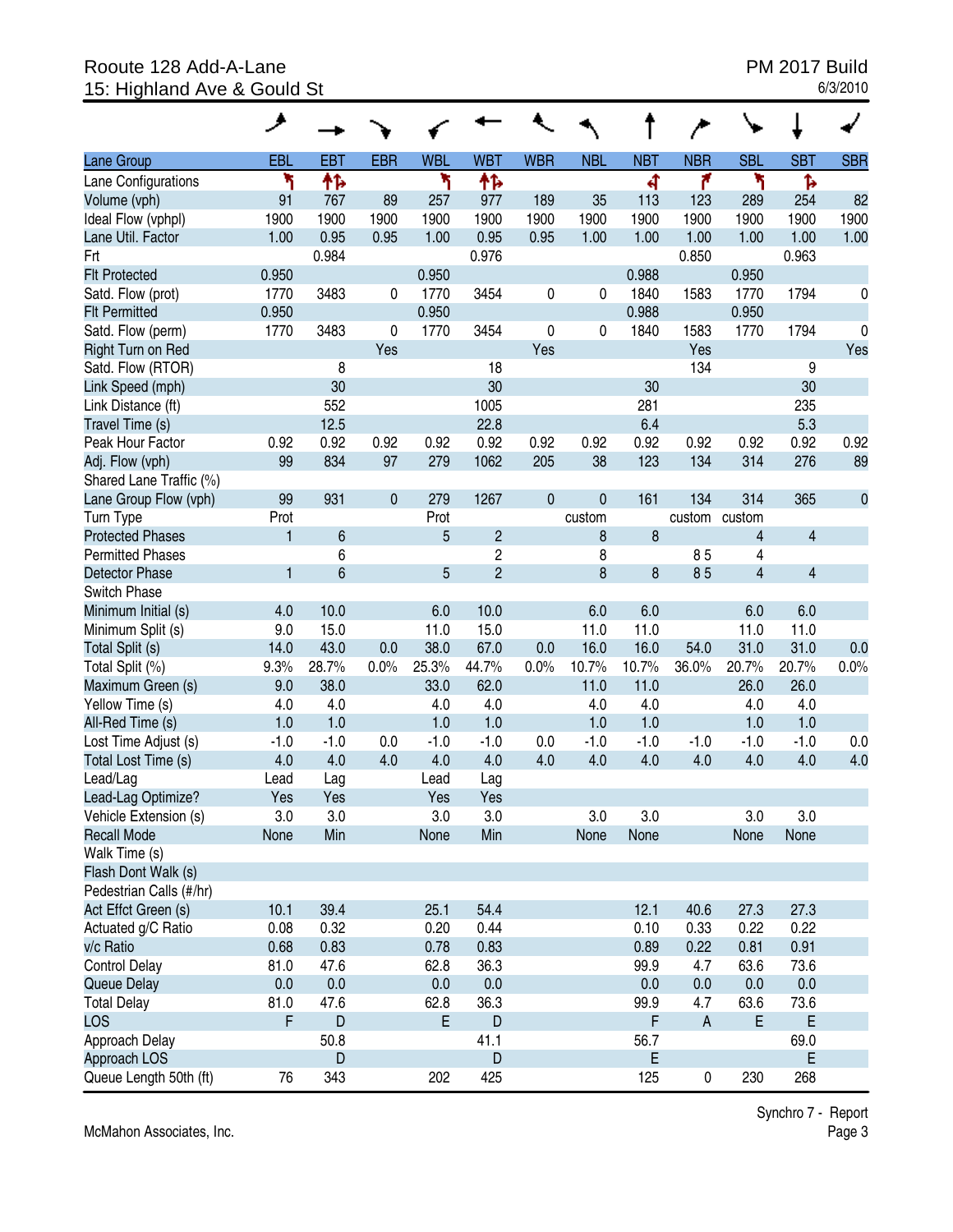| Lane Group              | ø9                      |
|-------------------------|-------------------------|
| Lane Configurations     |                         |
| Volume (vph)            |                         |
| Ideal Flow (vphpl)      |                         |
| Lane Util. Factor       |                         |
| Frt                     |                         |
| <b>Flt Protected</b>    |                         |
| Satd. Flow (prot)       |                         |
| <b>Flt Permitted</b>    |                         |
| Satd. Flow (perm)       |                         |
| Right Turn on Red       |                         |
| Satd. Flow (RTOR)       |                         |
| Link Speed (mph)        |                         |
| Link Distance (ft)      |                         |
| Travel Time (s)         |                         |
| Peak Hour Factor        |                         |
| Adj. Flow (vph)         |                         |
| Shared Lane Traffic (%) |                         |
|                         |                         |
| Lane Group Flow (vph)   |                         |
| Turn Type               |                         |
| <b>Protected Phases</b> | 9                       |
| <b>Permitted Phases</b> |                         |
| <b>Detector Phase</b>   |                         |
| Switch Phase            |                         |
| Minimum Initial (s)     | 19.0                    |
| Minimum Split (s)       | 22.0                    |
| Total Split (s)         | 22.0                    |
| Total Split (%)         | 15%                     |
| Maximum Green (s)       | 19.0                    |
| Yellow Time (s)         | 2.0                     |
| All-Red Time (s)        | 1.0                     |
| Lost Time Adjust (s)    |                         |
| Total Lost Time (s)     |                         |
| Lead/Lag                |                         |
| Lead-Lag Optimize?      |                         |
| Vehicle Extension (s)   | 3.0                     |
| <b>Recall Mode</b>      | None                    |
| Walk Time (s)           | $6.0\,$                 |
| Flash Dont Walk (s)     | 12.0                    |
| Pedestrian Calls (#/hr) | $\overline{\mathbf{c}}$ |
| Act Effct Green (s)     |                         |
| Actuated g/C Ratio      |                         |
| v/c Ratio               |                         |
| <b>Control Delay</b>    |                         |
| Queue Delay             |                         |
| <b>Total Delay</b>      |                         |
| <b>LOS</b>              |                         |
| Approach Delay          |                         |
| Approach LOS            |                         |
| Queue Length 50th (ft)  |                         |
|                         |                         |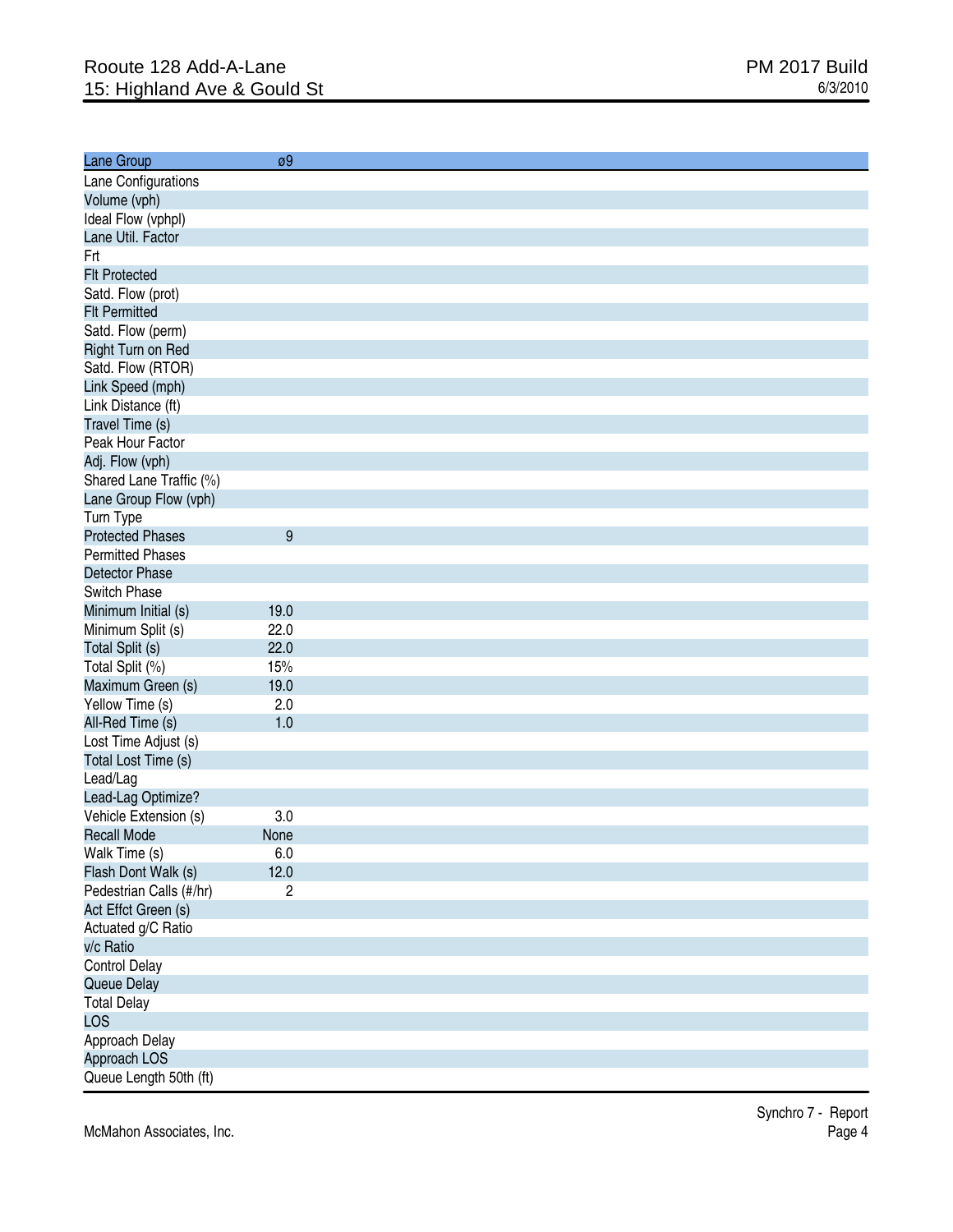## Rooute 128 Add-A-Lane PM 2017 Build<br>15: Highland Ave & Gould St 6/3/2010 15: Highland Ave & Gould St

| Lane Group                                                         | <b>EBL</b> | <b>EBT</b>   | <b>EBR</b> | <b>WBL</b> | <b>WBT</b>          | <b>WBR</b>                    | <b>NBL</b> | <b>NBT</b>     | <b>NBR</b>   | <b>SBL</b>   | <b>SBT</b> | <b>SBR</b> |
|--------------------------------------------------------------------|------------|--------------|------------|------------|---------------------|-------------------------------|------------|----------------|--------------|--------------|------------|------------|
| Queue Length 95th (ft)                                             | #207       | #643         |            | 361        | 686                 |                               |            | #331           | 37           | #511         | #608       |            |
| Internal Link Dist (ft)                                            |            | 472          |            |            | 925                 |                               |            | 201            |              |              | 155        |            |
| Turn Bay Length (ft)                                               |            |              |            |            |                     |                               |            |                |              |              |            |            |
| Base Capacity (vph)                                                | 145        | 1115         |            | 492        | 1786                |                               |            | 180            | 718          | 390          | 403        |            |
| <b>Starvation Cap Reductn</b>                                      | $\Omega$   | 0            |            | $\Omega$   | $\mathbf{0}$        |                               |            | $\mathbf 0$    | $\mathbf{0}$ | 0            | 0          |            |
| Spillback Cap Reductn                                              | 0          | 0            |            | 0          | $\Omega$            |                               |            | 0              | $\Omega$     | 0            | 0          |            |
| Storage Cap Reductn                                                |            | $\mathbf{0}$ |            | $\Omega$   | $\mathbf{0}$        |                               |            | $\overline{0}$ | $\Omega$     | $\mathbf{0}$ | $\Omega$   |            |
| Reduced v/c Ratio                                                  | 0.68       | 0.83         |            | 0.57       | 0.71                |                               |            | 0.89           | 0.19         | 0.81         | 0.91       |            |
| <b>Intersection Summary</b>                                        |            |              |            |            |                     |                               |            |                |              |              |            |            |
| Area Type:                                                         | Other      |              |            |            |                     |                               |            |                |              |              |            |            |
| Cycle Length: 150                                                  |            |              |            |            |                     |                               |            |                |              |              |            |            |
| Actuated Cycle Length: 123.8                                       |            |              |            |            |                     |                               |            |                |              |              |            |            |
| Natural Cycle: 130                                                 |            |              |            |            |                     |                               |            |                |              |              |            |            |
| Control Type: Actuated-Uncoordinated                               |            |              |            |            |                     |                               |            |                |              |              |            |            |
| Maximum v/c Ratio: 0.91                                            |            |              |            |            |                     |                               |            |                |              |              |            |            |
| Intersection Signal Delay: 50.6                                    |            |              |            |            | Intersection LOS: D |                               |            |                |              |              |            |            |
| Intersection Capacity Utilization 77.8%                            |            |              |            |            |                     | <b>ICU Level of Service D</b> |            |                |              |              |            |            |
| Analysis Period (min) 15                                           |            |              |            |            |                     |                               |            |                |              |              |            |            |
| 95th percentile volume exceeds capacity, queue may be longer.<br># |            |              |            |            |                     |                               |            |                |              |              |            |            |
| Queue shown is maximum after two cycles.                           |            |              |            |            |                     |                               |            |                |              |              |            |            |

Splits and Phases: 15: Highland Ave & Gould St

| ×<br>ø    | ø۷ |      | σ4 | ø8 | $\pi$ $\approx$ $\approx$ |
|-----------|----|------|----|----|---------------------------|
|           |    |      |    |    |                           |
| ø5        |    | ' ø6 |    |    |                           |
| --<br>. . |    |      |    |    |                           |